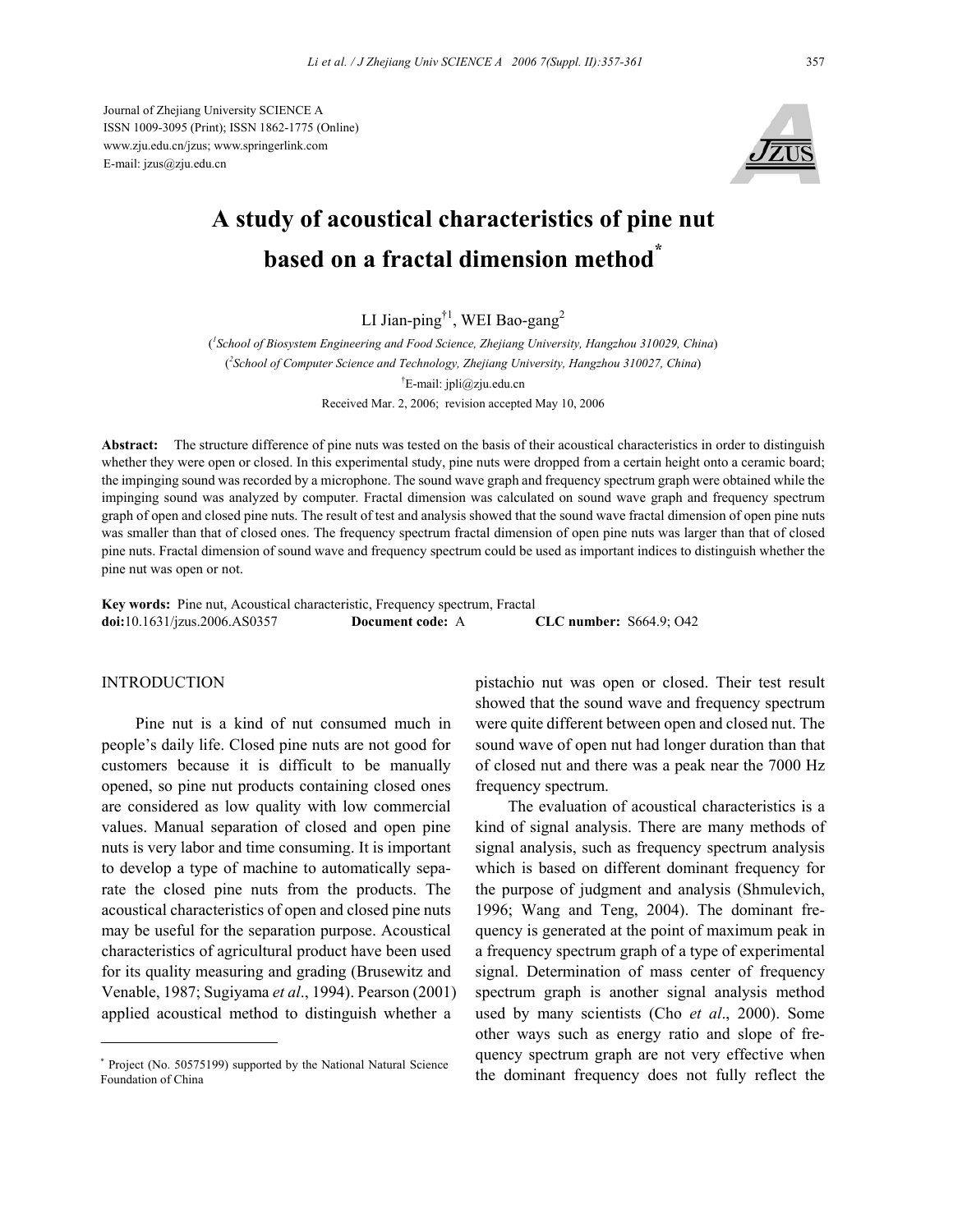inner characteristics of the signal. In this case, it is necessary to find more other eigenvalues.

Fractal theory was created by a French mathematician, Mandelbrot in the mid of 1970's (Zhang, 1995). In the recent two decades, fractal theory has become a new mathematical tool applied in many fields such as physics, chemistry, geography, medicine and computer science. Fractal theory can be used to analyze universal, irregular and random phenomena in nature. Fractal dimension is a key eigenvalue in fractal analysis.

This study was aimed at evaluating acoustical characteristics of open and closed nuts using fractal analysis, and to find the difference of the fractal dimensions of sound wave and frequency spectrum between open and closed pine nuts.

## MATERIALS AND METHODS

## **Acoustical measurement system**

Fig.1 is a schematic diagram of the measurement system used in this study. The system was composed of computer, microphone, dropping board and impacting board. Each test pine nut was dropped gravitatively from a dropping board at certain height (75 mm) and its sound was recordeded by microphone. The sound signal was immediately analyzed by software (Adobe Audition 1.5) as soon as it was received by the computer. After this analysis, a sound wave graph was obtained for each test, which was then further analyzed for plotting its frequency spectrum diagram. Ceramic was used as impacting board in order to reduce greatly the vibration of the impacting board and ensure the sound was caused by pine nuts only rather than by bumping.



**Fig.1 Schematic diagram of experiment and analysis system** 

#### **Test materials and methods**

Drying pine nuts brought from supermarket were used as experiment materials. Acoustical characteristics were tested according to pine nut size and whether it was opened or closed. There were 500 pine nut samples used, with repeating 5 times for each time the number of open pine nuts and closed pine nuts was equal. During the test, each pine nut was maintained in horizontal posture when it dropped and contacted to the impacting board. The vertical height from dropping board to impacting board was 75 mm and the vertical distance between microphone and impacting board was 75 mm.

## EXPERIMENTAL DATA AND ANALYSIS

# **Time domain characteristics of acoustical signal of open and closed pine nuts**

Fig.2 shows the sound wave graphs of open and closed pine nuts, respectively. For convenience in analysis and comparison, the sound wave value was normalized so that the maximum amplitude became 1. As indicated in Fig.2a, open pine nuts had long duration time and the curve dropped slowly after reaching the highest point. Fig.2b shows that the duration time of closed pine nuts was quite short, and that the curve fell quickly after reaching its maximum peak.

## **Frequency spectrum characteristics of open and closed pine nuts**

Figs.3 and 4 present the graphs of sound wave and frequency spectrum of open and closed pine nuts. There was an energy peak of open pine nuts from 3500 Hz to 7000 Hz with its maximum amplitude value occurring near 6000 Hz. There was a minimum amplitude value approximately at 8000 Hz on both open and closed pint nuts. The amplitude value of open pine nuts was smaller from 8000 Hz to 15000 Hz. However, the amplitude value area on both sides of 8000 Hz was basically the same and even on closed pine nuts.

# FRACTAL DIMENSION CALCULATION OF ACOUSTICAL SIGNAL ON PINE NUTS

#### **Method of calculating fractal dimension**

Fractal dimension represents complex status of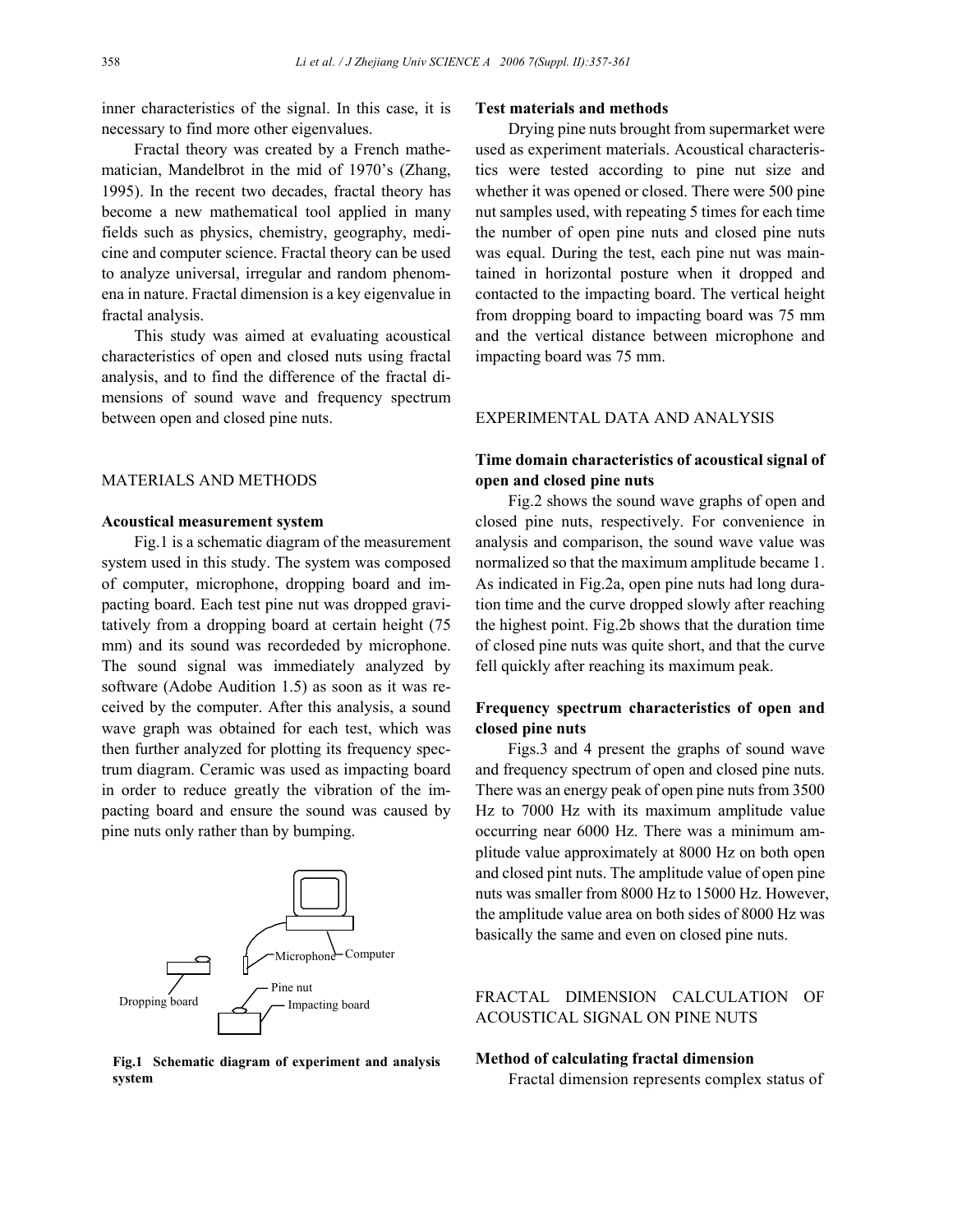

**Fig.2 Typical time domain signal. (a) Open pine nut; (b) Closed pine nut**



**Fig.3 Typical signal of open pine nut. (a) Time domain; (b) Frequency domain** 



**Fig.4 Typical signal of closed pine nut. (a) Time domain; (b) Frequency domain** 

described objects. Different objects have different ways of fractal calculation and each method has its own suitable range. The research target of fractal dimension is irregular and self-similar. As a form index, fractal dimension indicates the degree of irregularity. The Higuchi (1988)'s method can be applied to calculate fractal dimension in time series whose fractal model was self-similar in all dimension scale. According to a given time series array  $X(i)$  ( $i=1$ ,

2, …, *N*), a new time series can be structured as follows:

$$
X_{\tau}^{m}: X(m), X(m+\tau), X(m+2\tau), ..., X\{m+[N-m)/\tau\};
$$
  
\n
$$
m=1, ..., \tau,
$$
 (1)

where, [*x*] is Gauss notation which represents the integer part of *x.*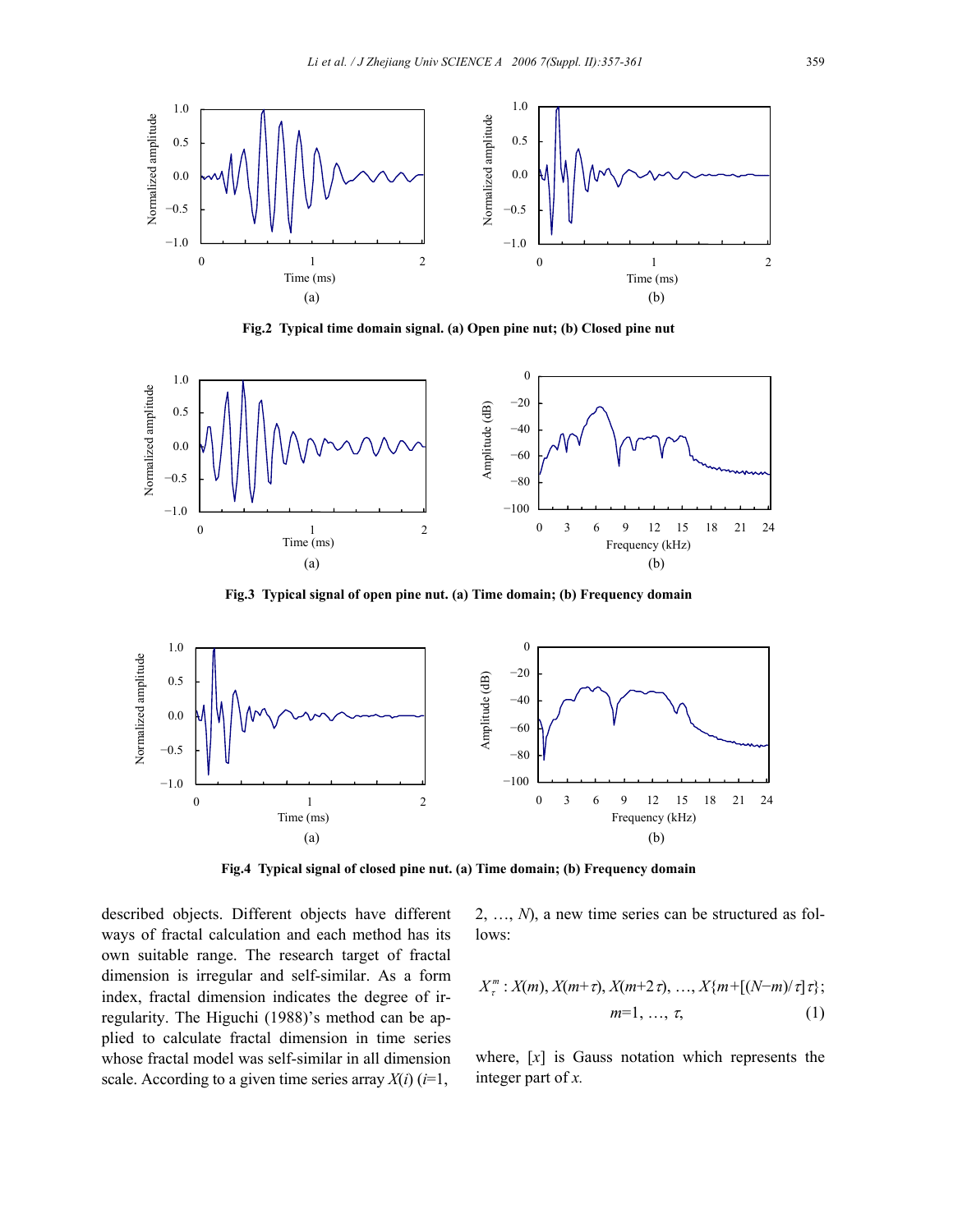The curve length can be calculated by the following formula:

$$
L_m(\tau) = \left\{ \left( \sum_{i=1}^{[(N-m)/\tau]} \left| X(m+i\tau) - X(m+(i-1)\tau) \right| \right) \right\}
$$
  

$$
\cdot \frac{N-1}{[(N-m)/\tau]\tau} \right\} \frac{1}{\tau},
$$
 (2)

where,  $(N-1)/\{[(N-m)/\tau]\tau\}$  is a normalization coefficient of a curve.

Assume that  $L(\tau)$  is the whole curve length, while  $\tau$  is the curve's measured interval distance, and that the length of  $L(\tau)$  depends on  $\tau$ . With the increase of the degree of irregularity, the length of  $L(\tau)$  increases. From the curve's statistical self-similarity, the following formula can be obtained:

$$
L(\tau) \propto \tau^{-D}.\tag{3}
$$

From the Higuchi method put forward, with following formulas:

$$
D = -\log L(\tau) / \log \tau, \tag{4}
$$

$$
L(\tau) = (1/\tau) \sum_{m=1}^{\tau} L_m(\tau),
$$
 (5)

a logarithmic plot was made with  $logL(\tau)$  as vertical coordinate and  $log(\tau)$  as horizontal coordinate. Least squares fit of some points in the logarithmic plot yielded a straight line. After calculating the slope rate and negative value, we finally got the curve's fractal dimension *D*. Fractal dimension should be 1.0 to 2.0 because the curve is displayed in two dimension plane. Fractal dimension increases when the curve becomes more complicated. Fractal dimension *D* becomes large as the signal becomes irregular. So fractal dimension can be seen as a quantization index to judge whether the signal is irregular or not. Fig.3b indicates that the frequency spectrum of open pine nut was more irregular from 750 Hz to 15000 Hz. Fig.4b shows that the frequency spectrum of closed pine nuts was flat. A fractal dimension threshold could be found through extensive test to distinguish the open and closed status of pine nuts. When the test value was larger than threshold, it was an open pine nut. Otherwise it was a closed pine nut.

# **Fractal dimension calculation of acoustical characteristics of pine nuts**

Fractal dimension of sound wave and frequency spectrum of pine nuts with open and closed shell can be calculated by  $Eq.(2)$  and  $Eq.(5)$ . Time span in sound wave graph of open and closed pine nuts was set to be same in order to ensure the same array length. Frequency spectrum ranged from 750 Hz to 15000 Hz. Open pine nut and closed pine nut had obvious difference in frequency spectrum during this span. So it was easy to compare each other. Table 1 was obtained by calculating fractal dimension of sound wave signal and frequency spectrum curve. Table 1 contained some typical fractal dimension after the processing of large volume of data. The fractal dimension of open pine nut wave signal was smaller than that of closed pine nut. The mean value of open pine nut was fractal dimension *D*=1.4097, and that of the closed pine nut was fractal dimension  $D=1.6576$ . The fractal dimension of frequency spectrum of open pine nut was larger than that of closed pine nut. The average value of the former was fractal dimension *D*=1.3497, the latter was fractal dimension *D*=1.1846. Fig.2 shows that fractal dimension had relationship with the irregularity of the curve analyzed. The fact that fractal dimension becomes larger indicates the curve would be more irregular.

**Table 1 Fractal dimensions of pine nut with open and closed shell on time and frequency domain** 

| No. | Status of<br>pine nut | Fractal dimension |                    |
|-----|-----------------------|-------------------|--------------------|
|     |                       | Sound wave        | Frequency spectrum |
| 1   | Open                  | 1.3854            | 1.3650             |
| 2   | Open                  | 1.4582            | 1.3934             |
| 3   | Open                  | 1.4800            | 1.3004             |
| 4   | Open                  | 1.3005            | 1.3064             |
| 5   | Open                  | 1.4244            | 1.3835             |
| 6   | Closed                | 1.7651            | 1.2150             |
| 7   | Closed                | 1.6230            | 1.1458             |
| 8   | Closed                | 1.6160            | 1.2112             |
| 9   | Closed                | 1.6488            | 1.1869             |
| 10  | Closed                | 1.6350            | 1.1643             |

#### **CONCLUSION**

Sound wave graph and frequency spectrum graph of pine nut with open and closed shell were